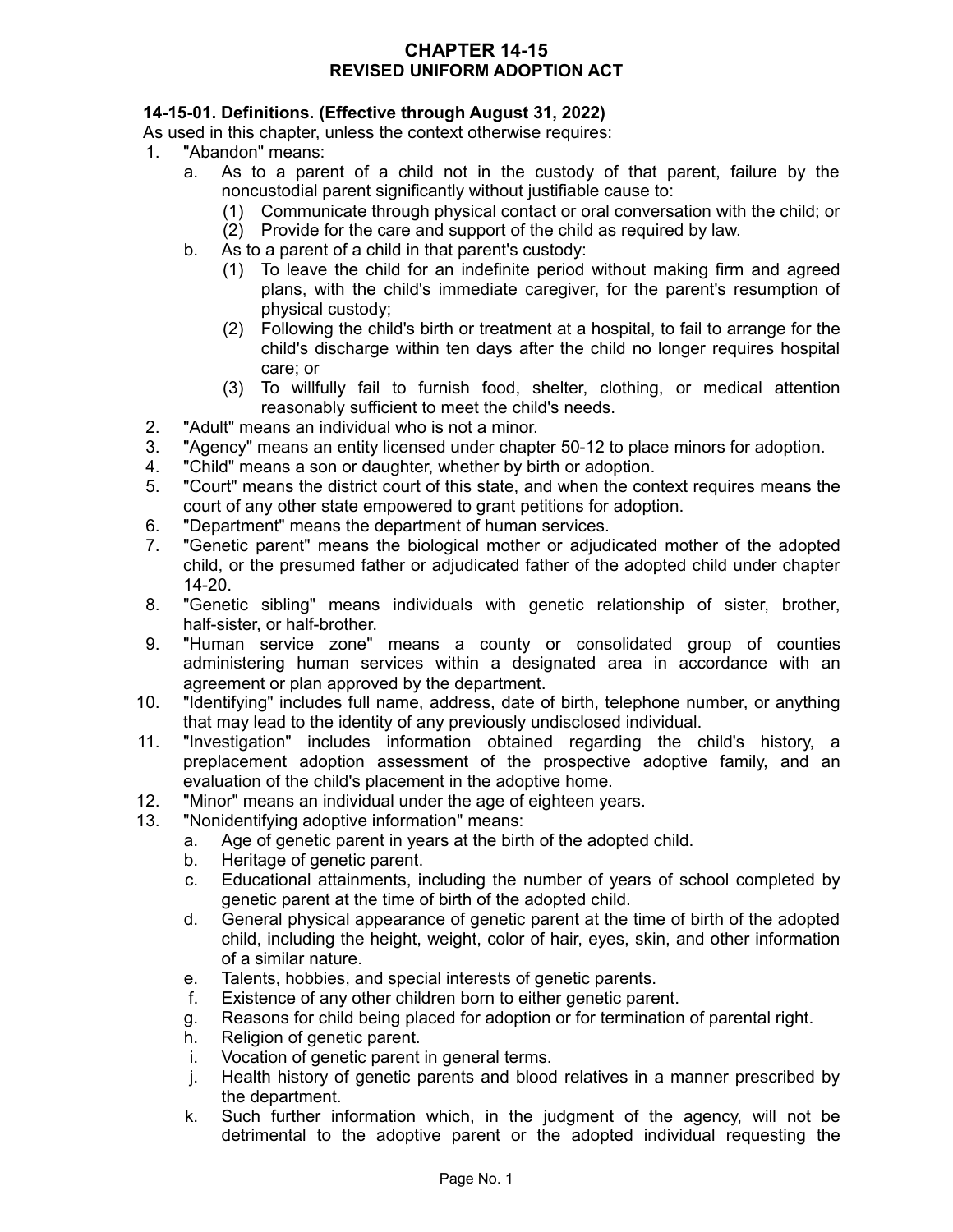information, but the additional information may not identify genetic parents by name or location.

- 14. "Relative" means any individual having the following relationship to the minor by marriage, blood, or adoption: brother, sister, stepbrother, stepsister, first cousin, uncle, aunt, or grandparent.
- 15. "Stepparent" means an individual who is married to a parent of a child who has not adopted the child.

# **Definitions. (Effective after August 31, 2022)**

As used in this chapter, unless the context otherwise requires:

- 1. "Abandon" means:
	- a. As to a parent of a child not in the custody of that parent, failure by the noncustodial parent significantly without justifiable cause to:
		- (1) Communicate through physical contact or oral conversation with the child; or
		- (2) Provide for the care and support of the child as required by law.
	- b. As to a parent of a child in that parent's custody:
		- (1) To leave the child for an indefinite period without making firm and agreed plans, with the child's immediate caregiver, for the parent's resumption of physical custody;
		- (2) Following the child's birth or treatment at a hospital, to fail to arrange for the child's discharge within ten days after the child no longer requires hospital care; or
		- (3) To willfully fail to furnish food, shelter, clothing, or medical attention reasonably sufficient to meet the child's needs.
- 2. "Adult" means an individual who is not a minor.
- 3. "Agency" means an entity licensed under chapter 50-12 to place minors for adoption.
- 4. "Child" means a son or daughter, whether by birth or adoption.
- 5. "Court" means the district court of this state, and when the context requires means the court of any other state empowered to grant petitions for adoption.
- 6. "Department" means the department of health and human services.
- 7. "Genetic parent" means the biological mother or adjudicated mother of the adopted child, or the presumed father or adjudicated father of the adopted child under chapter 14-20.
- 8. "Genetic sibling" means individuals with genetic relationship of sister, brother, half-sister, or half-brother.
- 9. "Human service zone" means a county or consolidated group of counties administering human services within a designated area in accordance with an agreement or plan approved by the department.
- 10. "Identifying" includes full name, address, date of birth, telephone number, or anything that may lead to the identity of any previously undisclosed individual.
- 11. "Investigation" includes information obtained regarding the child's history, a preplacement adoption assessment of the prospective adoptive family, and an evaluation of the child's placement in the adoptive home.
- 12. "Minor" means an individual under the age of eighteen years.
- 13. "Nonidentifying adoptive information" means:
	- a. Age of genetic parent in years at the birth of the adopted child.
	- b. Heritage of genetic parent.
	- c. Educational attainments, including the number of years of school completed by genetic parent at the time of birth of the adopted child.
	- d. General physical appearance of genetic parent at the time of birth of the adopted child, including the height, weight, color of hair, eyes, skin, and other information of a similar nature.
	- e. Talents, hobbies, and special interests of genetic parents.
	- f. Existence of any other children born to either genetic parent.
	- g. Reasons for child being placed for adoption or for termination of parental right.
	- h. Religion of genetic parent.
	- i. Vocation of genetic parent in general terms.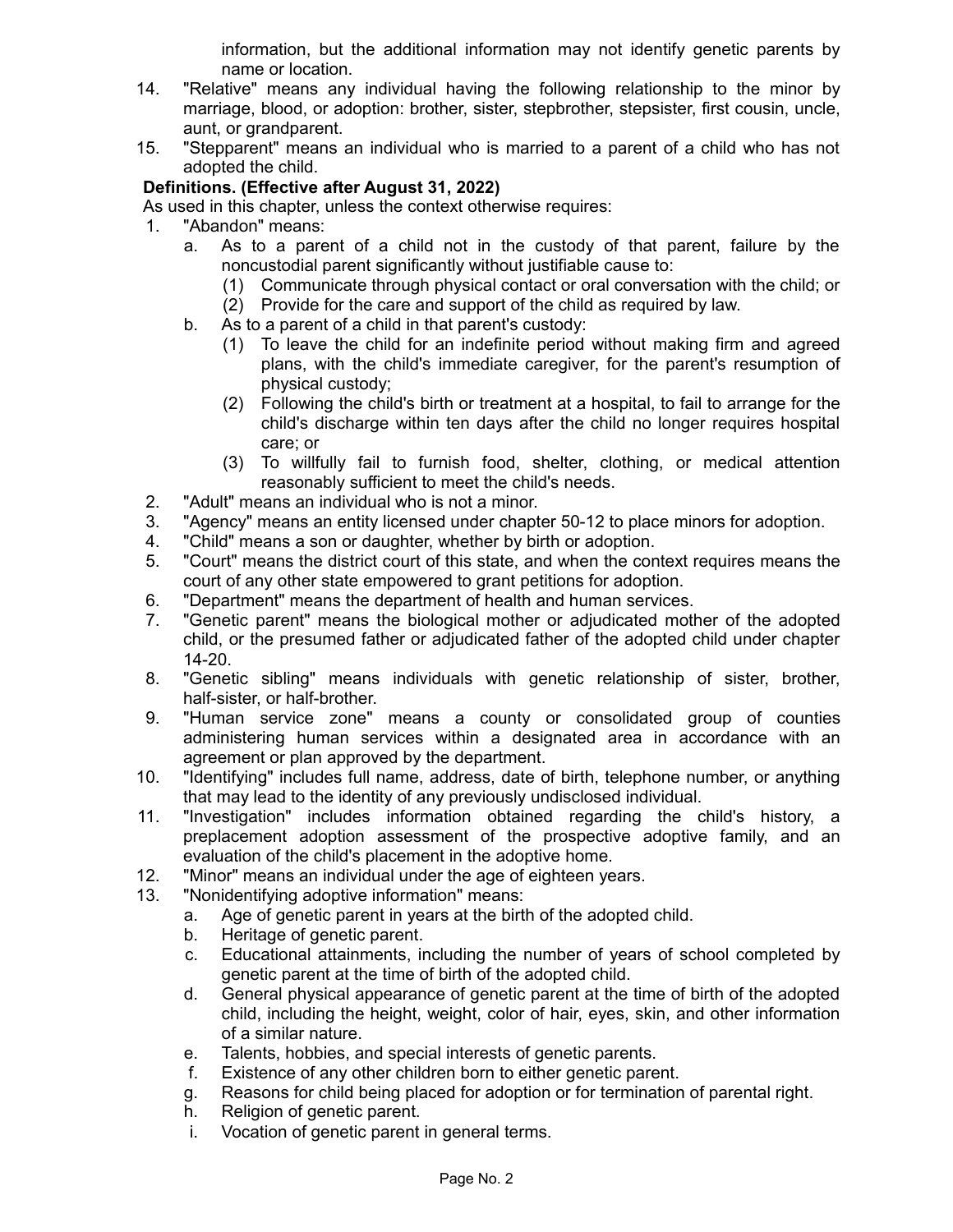- j. Health history of genetic parents and blood relatives in a manner prescribed by the department.
- k. Such further information which, in the judgment of the agency, will not be detrimental to the adoptive parent or the adopted individual requesting the information, but the additional information may not identify genetic parents by name or location.
- 14. "Relative" means any individual having the following relationship to the minor by marriage, blood, or adoption: brother, sister, stepbrother, stepsister, first cousin, uncle, aunt, or grandparent.
- 15. "Stepparent" means an individual who is married to a parent of a child who has not adopted the child.

### **14-15-02. Who may be adopted.**

Any individual may be adopted.

#### **14-15-03. Who may adopt.**

The following individuals may adopt:

- 1. A husband and wife together although one or both are minors.
- 2. An unmarried adult.
- 3. The unmarried father or mother of the individual to be adopted.
- 4. A married individual without the other spouse joining as a petitioner, if the individual to be adopted is not the adopting person's spouse, and if:
	- a. The petitioner is a stepparent of the individual to be adopted and the biological or legal parent of the individual to be adopted consents;
	- b. The petitioner and the other spouse are legally separated; or
	- c. The failure of the other spouse to join in the petition or to consent to the adoption is excused by the court by reason of prolonged unexplained absence, unavailability, incapacity, or circumstances constituting an unreasonable withholding of consent.

#### **14-15-04. Venue - Inconvenient forum - Caption.**

- 1. Proceedings for adoption must be brought in the court for the place in which, at the time of filing or granting the petition, the petitioner, or the individual to be adopted resides or is in military service or in which the agency having the care, custody, or control of the minor is located.
- 2. If the court finds in the interest of substantial justice that the matter should be heard in another forum, the court may transfer, stay, or dismiss the proceeding in whole or in part on any conditions that are just.
- 3. The caption of a petition for adoption must be styled substantially "In the Matter of the Adoption of The individual to be adopted must be designated in the caption under the name by which that individual is to be known if the petition is granted. If the child is placed for adoption by an agency, any name by which the child was previously known may not be disclosed in the petition, the notice of hearing, or in the decree of adoption.

#### **14-15-05. Persons required to consent to adoption.**

- 1. Unless consent is not required under section 14-15-06, a petition to adopt a minor may be granted only if written consent to a particular adoption has been executed by:
	- a. The mother of the minor whether by birth or adoption;
	- b. The father of the minor, if:
		- (1) The minor is the father's child by adoption, or the father has otherwise legitimated the minor according to the laws of the place in which the adoption proceeding is brought; or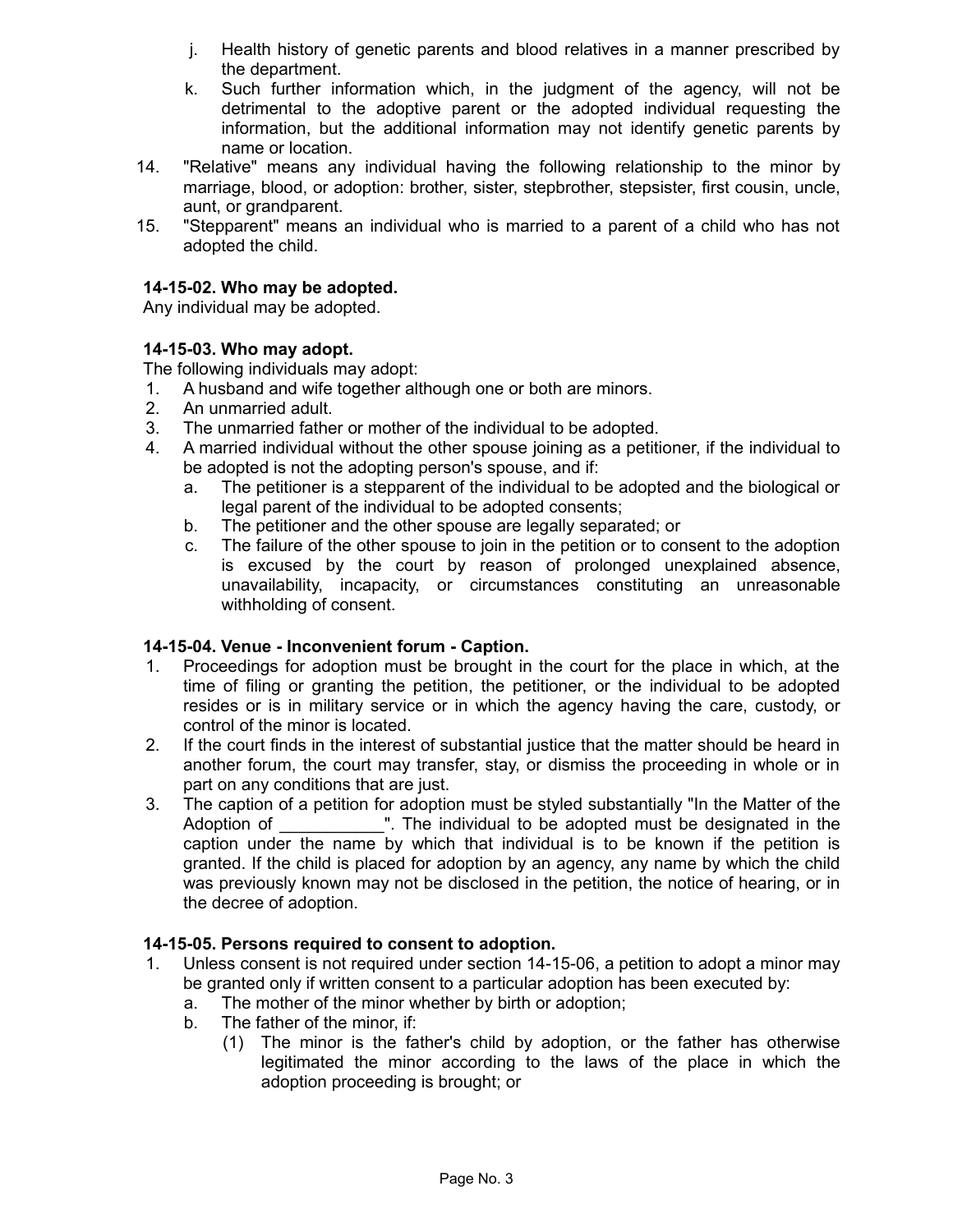- (2) The person is presumed to be the biological father of the minor under subsection 1 of section 14-20-10, provided the nonexistence of the father and child relationship between them has not been judicially determined;
- c. Any individual lawfully entitled to custody of the minor or empowered to consent;
- d. The court having jurisdiction to determine custody of the minor, if the legal guardian or custodian of the minor is not empowered to consent to the adoption;
- e. The minor, if more than ten years of age, unless the court in the best interest of the minor dispenses with the minor's consent; and
- f. The spouse of the minor to be adopted.
- 2. A petition to adopt an adult may be granted only if written consent to adoption has been executed by the adult and the adult's spouse.

#### **14-15-06. Individuals as to whom consent not required - Notice of hearing.**

- 1. Consent to adoption is not required of:
	- a. A parent who has deserted a child without affording means of identification or who has abandoned a child.
	- b. A parent of a child in the custody of another, if the parent for a period of at least one year has failed significantly without justifiable cause:
		- (1) To communicate with the child; or
		- (2) To provide for the care and support of the child as required by law or judicial decree.
	- c. The father of a minor if the father's consent is not required by subdivision b of subsection 1 of section 14-15-05.
	- d. A parent who has relinquished that parent's right to consent under section 14-15-19.
	- e. A parent whose parental rights have been terminated by order of court under section 14-15-19.
	- f. A parent judicially declared incompetent or mentally defective if the court dispenses with the parent's consent.
	- g. Any parent of the individual to be adopted, if the individual is an adult.
	- h. Any legal guardian or lawful custodian of the individual to be adopted, other than a parent, who has failed to respond in writing to a request for consent for a period of sixty days or who, after examination of the guardian's or custodian's written reasons for withholding consent, is found by the court to be withholding consent unreasonably.
	- i. The spouse of the individual to be adopted, if the failure of the spouse to consent to the adoption is excused by the court by reason of prolonged unexplained absence, unavailability, incapacity, or circumstances constituting an unreasonable withholding of consent.
	- j. A parent of the minor, if the failure of the parent to consent is excused by the court in the best interest of the child by reason of the parent's prolonged unexplained absence, unavailability, incapacity, or significant failure, without justifiable cause, to establish a substantial relationship with the minor or to manifest a significant parental interest in the minor, or by reason of inability of the court to identify the parent.
- 2. Except as provided in section 14-15-11, notice of hearing on a petition for adoption need not be given to an individual whose consent is not required or to an individual whose consent or relinquishment has been filed with the petition.

#### **14-15-07. How consent is executed.**

The required consent to adoption must be executed at any time after the birth of the child and in the manner following:

- 1. If by the individual to be adopted, in the presence of the court.
- 2. If by an agency, by the executive head or other authorized representative, in the presence of an individual authorized to take acknowledgments.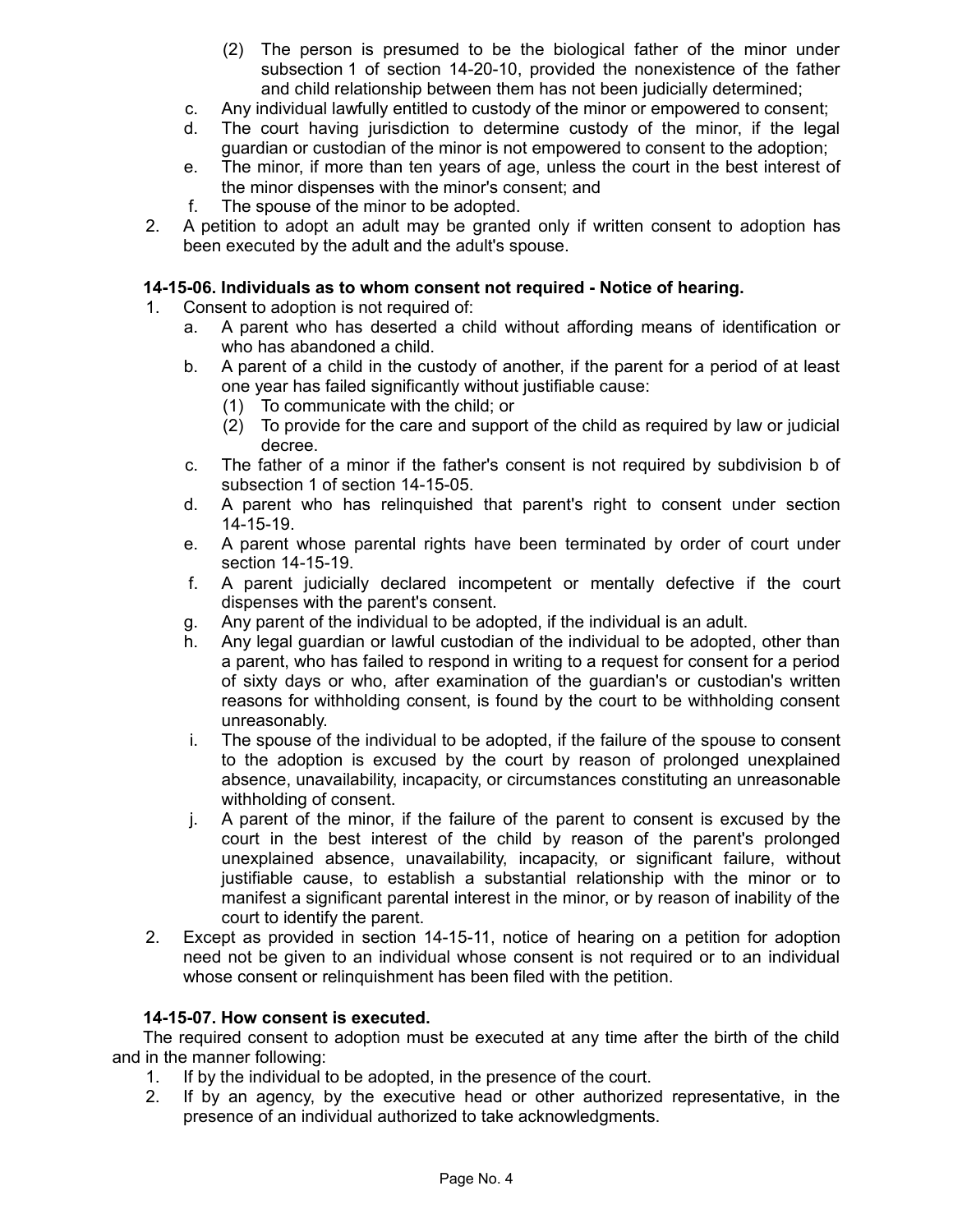- 3. If by any other individual, in the presence of the court or in the presence of an individual authorized to take acknowledgments.
- 4. If by a court, by appropriate order or certificate.

### **14-15-08. Withdrawal of consent.**

- 1. A consent to adoption cannot be withdrawn after the entry of a decree of adoption.
- 2. A consent to adoption may be withdrawn before the entry of a decree of adoption if the court finds, after notice and opportunity to be heard is afforded to petitioner, the individual seeking the withdrawal, and the agency placing a child for adoption, that the withdrawal is in the best interest of the individual to be adopted and the court orders the withdrawal.

### **14-15-09. Petition for adoption.**

- 1. A petition for adoption must be signed and verified by the petitioner, filed with the clerk of the court, and state:
	- a. The date and place of birth of the individual to be adopted, if known.
	- b. The name to be used for the individual to be adopted.
	- c. The date petitioner acquired custody or date of placement of the minor and the name of the individual placing the minor.
	- d. The full name, age, place, and duration of residence of the petitioner.
	- e. The marital status of the petitioner, including the date and place of marriage, if married.
	- f. That the petitioner has facilities and resources, including those available under a subsidy agreement, suitable to provide for the nurture and care of the minor to be adopted, and that it is the desire of the petitioner to establish the relationship of parent and child with the individual to be adopted.
	- g. A description and estimate of value of any property of the individual to be adopted.
	- h. The name of any individual whose consent to the adoption is required, but who has not consented, and facts or circumstances which excuse the lack of the individual's consent normally required to the adoption.
	- i. The department as respondent.
	- j. The human service zone as respondent if the minor to be adopted is in the custody of the human service zone.
	- k. That the petitioner's expenses were reasonable as verified by the court. Reasonable fees may be charged for professional services and living expenses if reflected in a report of agreements and disbursements filed under this chapter and approved by the court. The fees may not be contingent upon placement of the child for adoption, consent to adoption, or cooperation in the completion of adoption. Reasonable fees may include:
		- (1) Preplacement counseling, adoption assessment, placement of the child, foster care, or other preadoption services, which must be paid directly to the provider of the services;
		- (2) Legal fees relating to the petition for relinquishment or adoption, that must be paid directly to the provider of the services;
		- (3) Medical expenses relating to prenatal care and the birth of the child, that are not already covered by health insurance;
		- (4) Expenses for transportation, meals, and lodging incurred for placement of the child or in order to receive counseling, legal, or medical services related to the pregnancy, birth, or placement; and
		- (5) Living expenses of the birth mother which are needed to maintain an adequate standard of living, which the birth mother is unable to otherwise maintain because of loss of income or other support resulting from the pregnancy.
			- (a) The payments may cover expenses incurred during the pregnancy-related incapacity but not for a period longer than six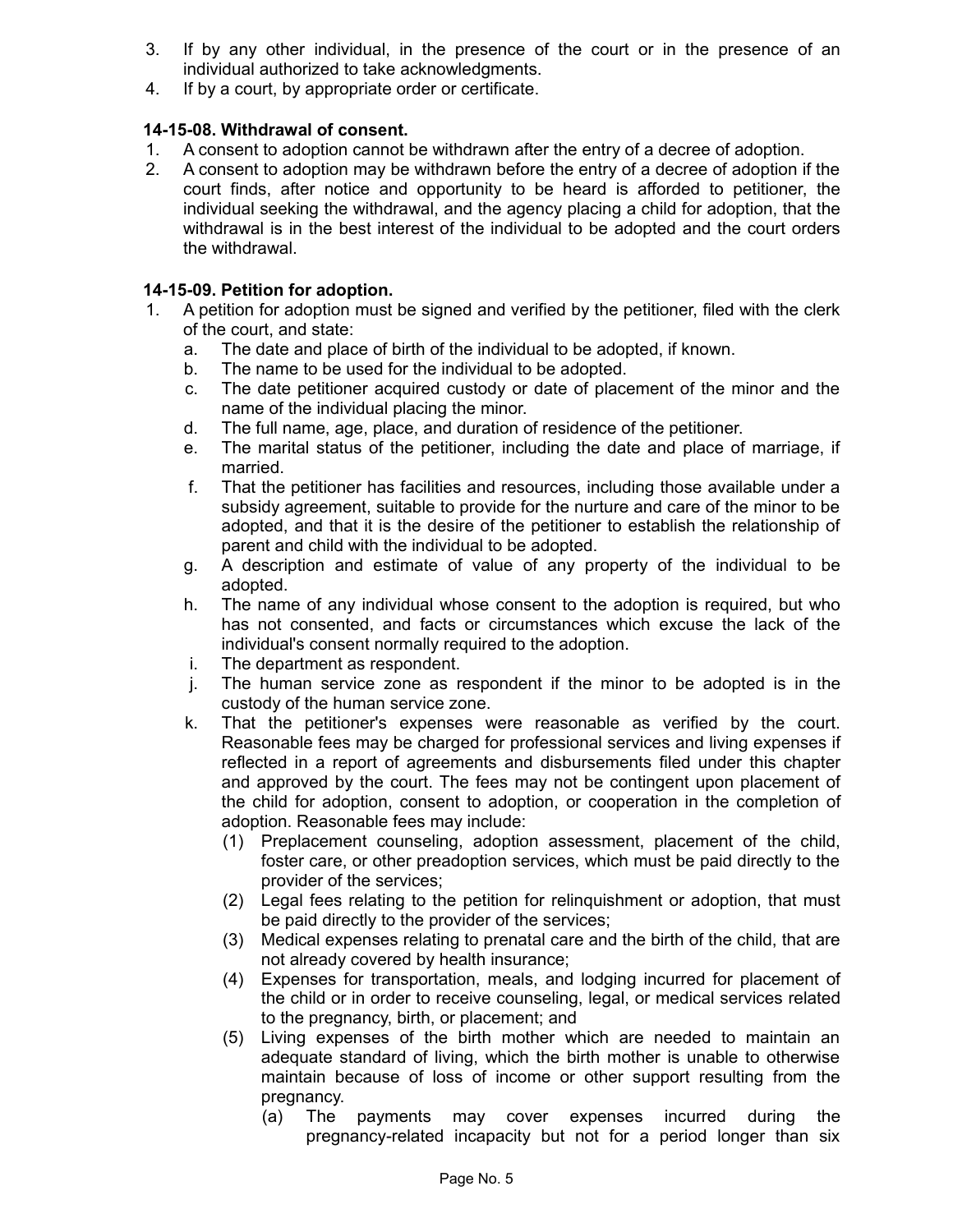weeks following the delivery, unless the court determines within the six-week period that the birth mother is unable to be employed due to physical limitations relating to the birth of the child.

- (b) Living expenses do not include expenses for lost wages, gifts, educational expenses, vacations, or other similar expenses of a birth mother.
- 2. A certified copy of the birth certificate or verification of birth record of the individual to be adopted, if available, and the required consents and relinquishments must be filed with the clerk.
- 3. Any individual filing a petition shall pay to the clerk of court a filing fee as prescribed in subsection 1 of section 27-05.2-03.

### **14-15-10. Report of petitioner's expenditures.**

- 1. Except as specified in subsection 2, the petitioner in any proceeding for the adoption of a minor shall file, before the petition is heard, a full accounting report in a manner acceptable to the court of all disbursements of anything of value made or agreed to be made by or on behalf of the petitioner in connection with the adoption. Fees may not be contingent upon placement of the child for adoption, consent to adoption, or cooperation in the completion of adoption. The report must show any expenses incurred in connection with:
	- a. Preplacement counseling, adoption assessment, placement of the child, foster care, or other preadoption services, that must be paid directly to the provider of the services;
	- b. Legal fees relating to the petition for relinquishment or adoption, that must be paid directly to the provider of the services;
	- c. Medical expenses relating to prenatal care and the birth of the child, that are not already covered by health insurance;
	- d. Expenses for transportation, meals, and lodging incurred for placement of the child or in order to receive counseling, legal, or medical services related to the pregnancy, birth, or placement; and
	- e. Living expenses of the birth mother which are needed to maintain an adequate standard of living, which the birth mother is unable to otherwise maintain because of loss of income or other support resulting from the pregnancy.
		- (1) Payments may cover expenses incurred during the pregnancy-related incapacity but not for a period longer than six weeks following the delivery, unless the court determines within the six-week period that the birth mother is unable to be employed due to physical limitations relating to the birth of the child.
		- (2) Living expenses do not include expenses for lost wages, gifts, educational expenses, vacations, or other similar expenses of a birth mother.
- 2. This section does not apply to an adoption by a stepparent whose spouse is a biological or adoptive parent of the child.
- 3. Any report made under this section must be signed and verified by the petitioner.

#### **14-15-11. Notice of petition - Investigation and hearing.**

1. a. After the filing of a petition to adopt a minor, the court shall fix a time and place for hearing the petition. At least twenty days before the date of hearing, notice of the filing of the petition and of the time and place of hearing must be given by the petitioner to the department and if the minor to be adopted is in the custody of the human service zone to the human service zone; any agency or individual whose consent to the adoption is required by this chapter but who has not consented; an individual whose consent is dispensed with upon any ground mentioned in subdivisions a, b, f, h, i, and j of subsection 1 of section 14-15-06 but who has not consented; any appropriate Indian tribe; and any individual identified by the court as a biological parent or a possible biological parent of the minor, upon making inquiry to the extent necessary and appropriate, as in proceedings under section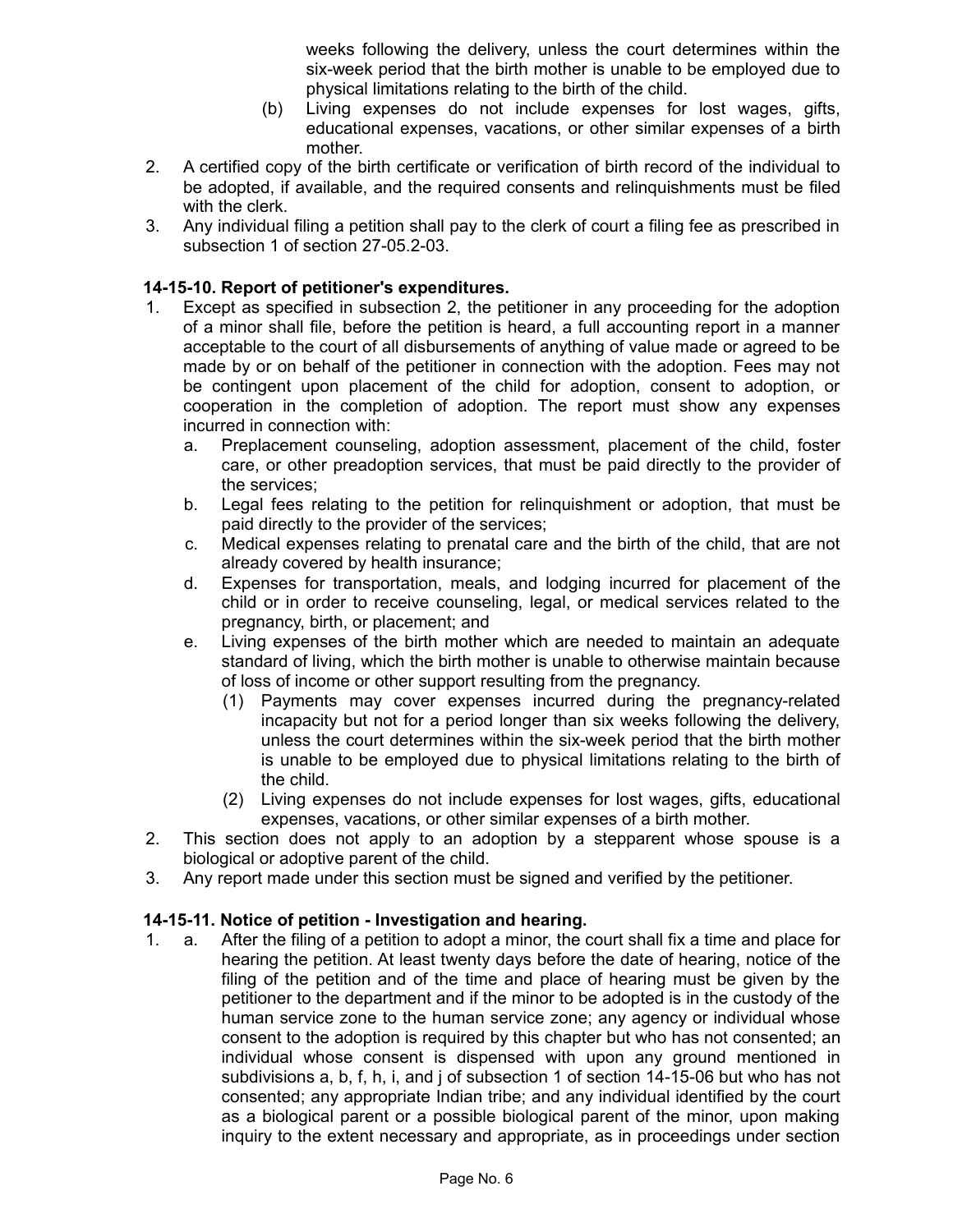27-20.3-22, unless the individual has relinquished parental rights or the individual's parental rights have been previously terminated by a court. The notice to the department and if the minor to be adopted is in the custody of the human service zone to the human service zone must be accompanied by a copy of the petition.

- b. Notice of the filing of a petition to adopt an adult must be given by the petitioner at least twenty days before the date of the hearing to each living parent of the adult to be adopted.
- 2. An investigation must be made by a licensed child-placing agency to inquire into the conditions and antecedents of a minor sought to be adopted and of the petitioner for the purpose of ascertaining whether the adoptive home is a suitable home for the minor and whether the proposed adoption is in the best interest of the minor.
- 3. A written report of the investigation must be filed with the court by the investigator before the petition is heard.
- 4. The report of the investigation must contain a review of the child's history; a preplacement adoption assessment of the petitioner, including a criminal history record investigation of the petitioner; and a postplacement evaluation of the placement with a recommendation as to the granting of the petition for adoption and any other information the court requires regarding the petitioner or the minor.
- 5. An investigation and report is not required in cases in which a stepparent is the petitioner or the individual to be adopted is an adult. The department and human service zone, when required to consent to the adoption, may give consent without making the investigation. If the petitioner is a relative other than a stepparent of the minor, the minor has lived with the petitioner for at least nine months, no allegations of abuse or neglect have been filed against the petitioner or any member of the petitioner's household, and the court is satisfied that the proposed adoptive home is appropriate for the minor, the court may waive the investigation and report required under this section.
- 6. The department and human service zone, when required to consent to the adoption, may request the licensed child-placing agency to conduct further investigation and to make a written report thereof as a supplemental report to the court.
- 7. After the filing of a petition to adopt an adult, the court by order shall direct that a copy of the petition and a notice of the time and place of the hearing be given to any individual whose consent to the adoption is required but who has not consented and to each living parent of the adult to be adopted. The court may order an appropriate investigation to assist it in determining whether the adoption is in the best interest of the individuals involved.
- 8. Notice must be given in the manner appropriate under the North Dakota Rules of Civil Procedure for the service of process in a civil action in this state or in any manner the court by order directs. Proof of the giving of the notice must be filed with the court before the petition is heard.

### **14-15-12. Required residence of minor.**

- 1. A final decree of adoption may not be issued and an interlocutory decree of adoption does not become final, until the minor to be adopted, other than a stepchild of the petitioner, has lived in the adoptive home:
	- a. For at least six months after placement by an agency;
	- b. For six months after placement by a parent in accordance with an identified relinquishment under chapter 14-15.1;
	- c. As a foster child for at least six months and has been placed for adoption by an agency; or
	- d. For at least six months after the department and human service zone or the court has been informed of the custody of the minor by the petitioner, and the department and human service zone or the court has had an opportunity to observe or investigate the adoptive home.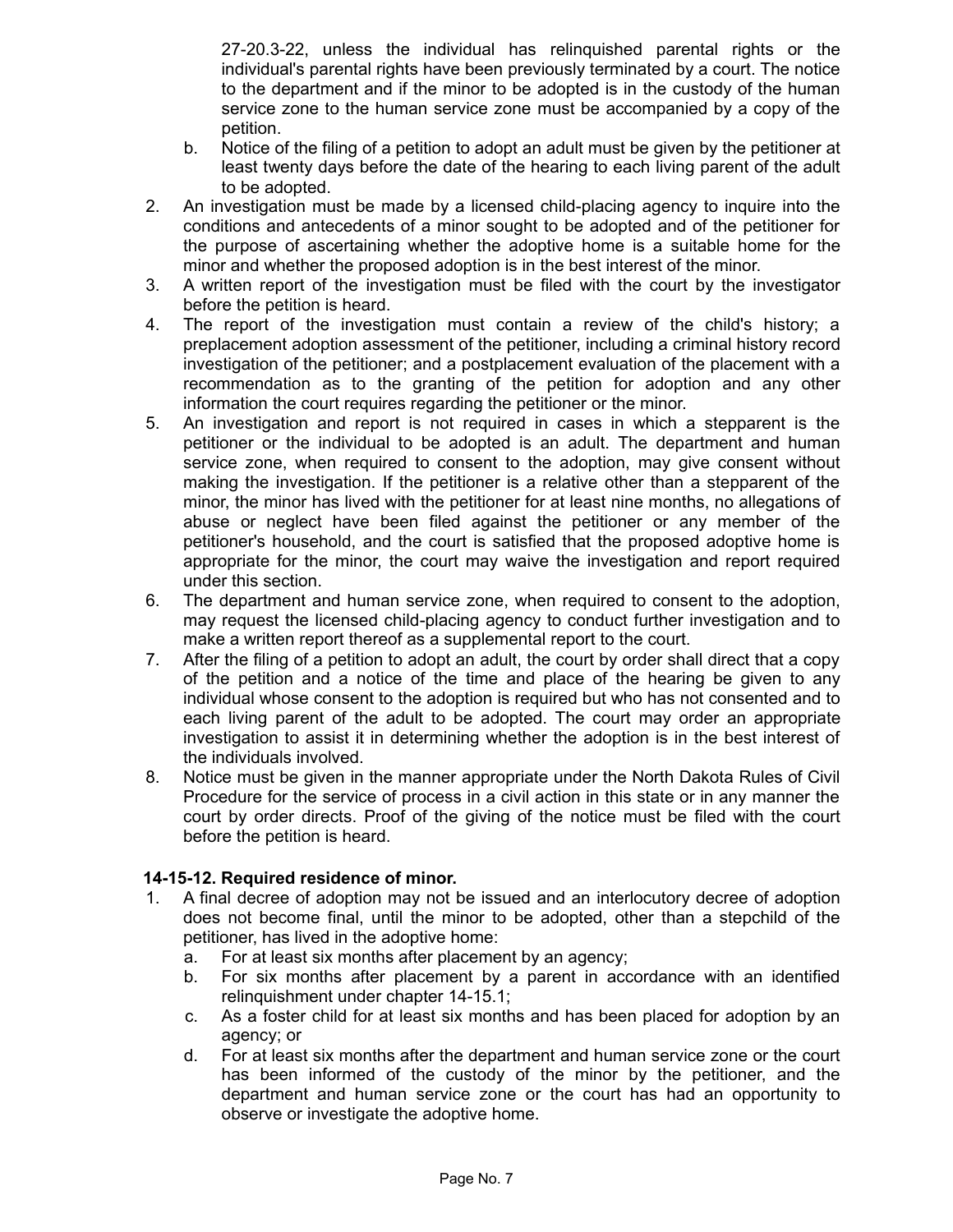2. If a child who has been placed for adoption dies before the six-month residency requirement of subsection 1 is met, the court may grant the final decree of adoption upon a finding that a proper and legitimate reason exists for granting the final decree.

### **14-15-12.1. Health insurance requirements for adoptees.**

The department or child-placing agency involved in an adoption action may at any time before a final decree of adoption, if legal custody of the individual to be adopted is not held by the department, a county social service board, human service zone, a child-placing agency, or an equivalent office or agency outside the state, require the petitioner for the adoption of another individual to show proof that a health insurance policy is in effect which provides coverage for the individual to be adopted. If proof of health insurance coverage is submitted by the petitioner, no further bond of any kind may be required by the department or a human service zone in regard to health coverage of the individual to be adopted.

#### **14-15-13. Appearance - Continuance - Disposition of petition.**

- 1. The petitioner and the individual to be adopted shall appear at the hearing on the petition, unless the presence of either is excused by the court for good cause shown.
- 2. The court may continue the hearing from time to time to permit further observation, investigation, or consideration of any facts or circumstances affecting the granting of the petition.
- 3. If at the conclusion of the hearing, the court determines that the required consents have been obtained and that the adoption is in the best interest of the individual to be adopted, the court may:
	- a. Issue a final decree of adoption; or
	- b. Issue an interlocutory decree of adoption which by its own terms automatically becomes a final decree of adoption on a day specified in the decree, that day may not be less than six months nor more than one year after the minor was placed in the adoptive home by an agency or after the department and human service zone or the court was informed of the custody of the minor by the petitioner, unless sooner vacated by the court for good cause shown. In an interlocutory decree of adoption, the court shall provide for observation, investigation, and further report on the adoptive home during the interlocutory period.
- 4. The court shall make a finding as to the reasonableness of expenses reported under section 14-15-10.
- 5. If the requirements for a decree under subsection 3 have not been met, the court shall dismiss the petition and determine the individual to have custody of the minor, including the petitioners if in the best interest of the minor.

### **14-15-14. Effect of petition and decree of adoption.**

- 1. A final decree of adoption and an interlocutory decree of adoption which has become final, whether issued by a court of this state or of any other place, have the following effect as to matters within the jurisdiction or before a court of this state:
	- a. Except with respect to a spouse of the petitioner and relatives of the spouse, to relieve the biological parents of the adopted individual of all parental rights and responsibilities, and to terminate all legal relationships between the adopted individual and the individual's relatives, including the individual's biological parents, so that the adopted individual thereafter is a stranger to the individual's former relatives for all purposes, including inheritance and the interpretation or construction of documents, statutes, and instruments, whether executed before or after the adoption is decreed, that do not expressly include the individual by name or by some designation not based on a parent and child or blood relationship; and
	- b. To create the relationship of parent and child between petitioner and the adopted individual, as if the adopted individual were a legitimate blood descendant of the petitioner, for all purposes, including inheritance and applicability of statutes,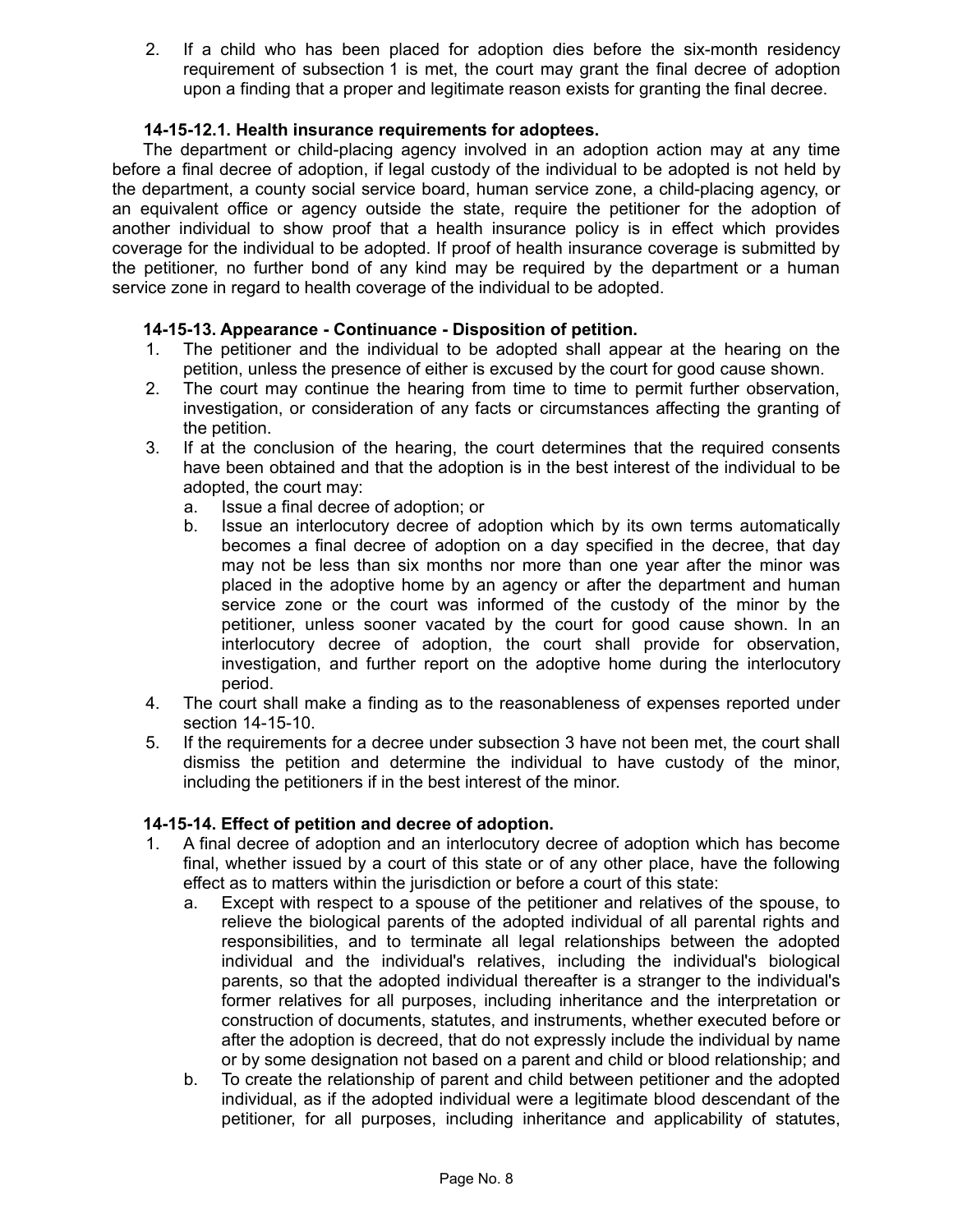documents, and instruments, whether executed before or after the adoption is decreed, which do not expressly exclude an adopted individual from their operation or effect.

- 2. Notwithstanding the provisions of subsection 1, if a parent of a child dies without the relationship of parent and child having been previously terminated and a spouse of the living parent thereafter adopts the child, the child's right of inheritance from or through the deceased parent is unaffected by the adoption.
- 3. An interlocutory decree of adoption, while it is in force, has the same legal effect as a final decree of adoption. If an interlocutory decree of adoption is vacated, it must be as though void from its issuance, and the rights, liabilities, and status of all affected individuals which have not become vested must be governed accordingly.

### **14-15-15. Appeal and validation of adoption decree.**

- 1. An appeal from any final order or decree rendered under this chapter may be taken in the manner and time provided for appeal from a judgment in a civil action.
- 2. Subject to the disposition of an appeal, upon the expiration of one year after an adoption decree is issued the decree cannot be questioned by any individual, including the petitioner, in any manner upon any ground, including fraud, misrepresentation, failure to give any required notice, or lack of jurisdiction of the parties or of the subject matter, unless, in the case of the adoption of a minor the petitioner has not taken custody of the minor.

#### **14-15-16. Hearings and records in adoption proceedings - Confidential nature - Disclosure of identifying and nonidentifying information - Retroactive operation.**

- 1. The provisions of this section supersede any other law regarding public hearings and records.
- 2. For purposes of this section:
	- a. "Genetic parent" includes a man presumed or adjudicated to be the adopted individual's father under chapter 14-20 and an alleged father when so indicated in the files of the child-placing agency or the department, but only if there exists in those files information that corroborates the allegation of paternity, including the existence of communications between the alleged father and the child-placing agency, or between the alleged father and the genetic mother or members of her family, or such other corroborative information as may be permitted by rules adopted by the department.
	- b. "Notify" means to make a personal and confidential contact with the individual to whom a disclosure of identifying information has been requested. The personal and confidential contact must be made by an employee or agent of the child-placing agency that processed the adoption or by some other licensed child-placing agency designated by the individual initiating the search.
- 3. All hearings held in actions under this chapter must be held in closed court without admittance of any individual other than essential officers of the court, the parties, their witnesses, counsel, individuals who have not previously consented to the adoption but are required to consent, the parents of an adult to be adopted, and representatives of the agencies present to perform their official duties. Upon a showing of good cause by the petitioner, the court may prohibit the parents of an adult to be adopted from attending the adoption hearings and proceedings. A parent of an adult to be adopted who is prohibited by the court from attending the proceedings may submit relevant testimony or information regarding the petition to the court in writing.
- 4. All papers; records; and identifying and nonidentifying information relating to an adopted individual, birth siblings, birth parents, or adoptive parents, whether part of the permanent record of the court or of a file in the department or in an agency are confidential and may be disclosed only in accordance with this section. Papers, records, and information directly pertaining to the adoption must be kept permanently by the department and agency.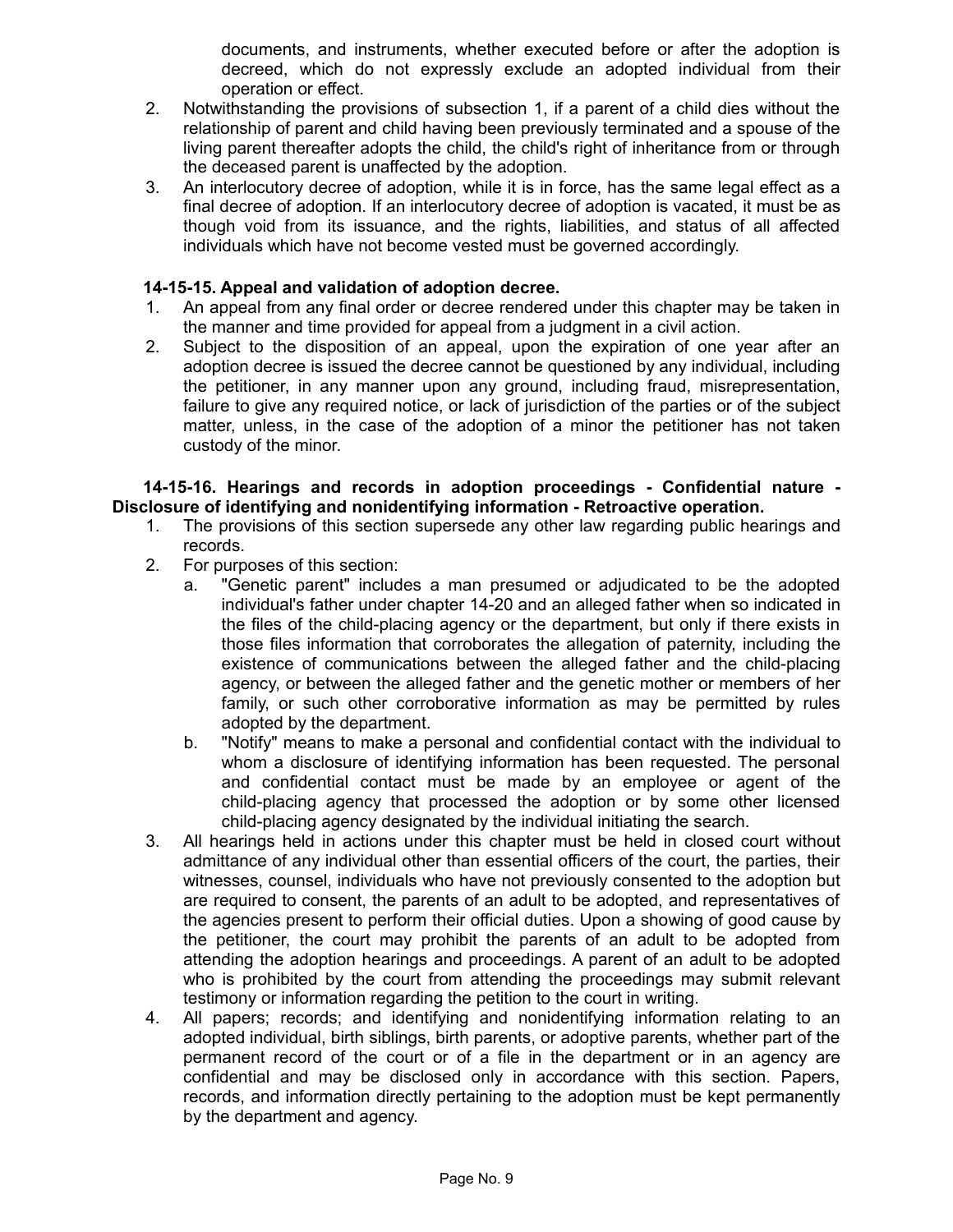- 5. Nonidentifying information, if known, concerning undisclosed genetic parents must be furnished at a reasonable fee to:
	- a. The adoptive parents at the time of adoptive placement or upon their written request;
	- b. An adopted adult upon written request; or
	- c. A birth parent upon written request.
- 6. The clerk of the appropriate district court, upon request and payment of the proper fee, shall furnish a certified copy of the decree of adoption to the adoptive parents, the guardian of an adopted minor child, or an adopted adult, provided the decree does not disclose the identity of the genetic parents or the name of the adopted individual before the adoption action.
- 7. Before the child reaches adulthood, at the discretion of the child-placing agency, with due regard for confidentiality exchanges of identifying or nonidentifying information may take place between the genetic parents, adoptive parents, and adopted child.
	- a. Disclosure of a party's identifying information may not occur unless the party consents to disclosure.
	- b. If one parent objects, the identifying information disclosed by the agency may only relate to the consenting parent or parents.
- 8. An adopted individual who is eighteen years of age or older may request the department to initiate the disclosure of information identifying the adopted individual's genetic parents or to initiate the disclosure of nonidentifying information not on file with the department or a child-placing agency.
- 9. An adopted individual who is eighteen years of age or older may request the department to initiate the disclosure of information identifying the adopted individual's adult genetic sibling.
- 10. A genetic parent of an adopted individual, after that individual has reached twenty-one years of age, may request the department to initiate the disclosure of information identifying that individual or to initiate the disclosure of nonidentifying information not on file with the department or a child-placing agency.
- 11. An adult genetic sibling of an adopted individual, after that individual has reached twenty-one years of age, may request the department to initiate disclosure of information identifying that individual.
- 12. An adult child of a deceased adopted individual may request the department to initiate the disclosure of information identifying the adopted individual's genetic parents or to initiate the disclosure of nonidentifying information not on file with the department or child-placing agency.
- 13. An adult child of an adopted individual who is still living may not request the department to initiate disclosure of information identifying the adopted individual's genetic parents or to initiate the disclosure of nonidentifying information not on file with the department or child-placing agency.
- 14. The department shall, within five working days of receipt of a request under subsection 8, 9, 10, 11, 12, or 13, notify in writing a child-placing agency having access to the requested information. If the department's records do not identify any child-placing agency having access to the requested information, the department, within five working days after receipt of the request, shall so notify the requester in writing. The requester may designate a child-placing agency from a list of such agencies furnished by the department, ask the department to designate an agency, or terminate the request.
- 15. Within ninety days after receiving notice of a request made under subsection 8, 9, 10, 11, 12, or 13, the child-placing agency shall make complete and reasonable efforts to notify the individual or individuals with respect to which a disclosure of identifying information has been requested. The child-placing agency must certify the results of its efforts to the department within one hundred twenty days after receipt of the request. The child-placing agency may charge a reasonable fee to the requester for the cost of making a search pursuant to the request. All communications under this subsection are confidential. If the search is not completed within ninety days, additional time may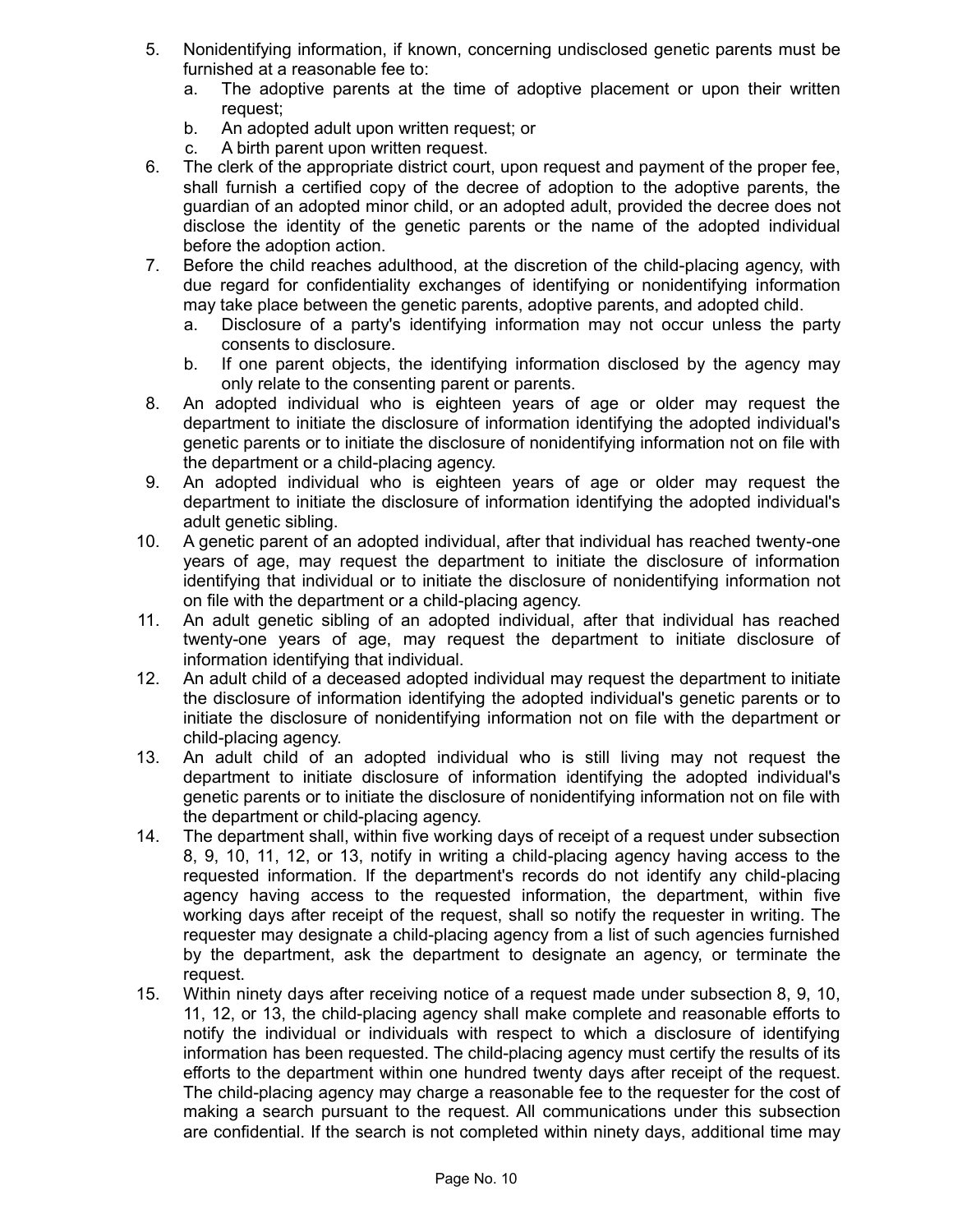be requested. Approval of this request must be given by the individual requesting the search.

- 16. The personal and confidential contact must be evidenced by an affidavit of notification executed by the individual who notified each genetic parent, adopted individual, or genetic sibling and certifying that each genetic parent, adopted individual, or genetic sibling contacted was given the following information:
	- a. The nature of the identifying information to which the agency has access.
	- b. The nature of any nonidentifying information requested.
	- c. The date of the request of the adopted individual, genetic parent, or genetic sibling.
	- d. The right of the genetic parent, adopted individual, or genetic sibling to file, authorize disclosure or refuse to authorize disclosure.
	- e. The effect of a failure of the genetic parent, adopted individual, or genetic sibling to either authorize disclosure or refuse to authorize disclosure.
- 17. An adopted individual, genetic parent, or genetic sibling, with respect to whom a disclosure of identifying information has been requested, may authorize disclosure, refuse to authorize disclosure, or take no action. If no action is taken in response to a request, the child-placing agency must treat that as a refusal to authorize disclosure, except that it does not preclude disclosure after the individual's death.
- 18. If the child-placing agency has been able to locate only one genetic parent who authorizes disclosure and the other genetic parent cannot be located, the identifying information must be disclosed to the adopted individual. The information disclosed by the agency may relate only to the consenting parent.
- 19. If the child-placing agency has located both genetic parents and only one genetic parent authorizes disclosure, the child-placing agency may not disclose identifying information regarding the consenting parties unless there is a court order authorizing the disclosure. Upon application to the court by the child-placing agency, the court shall issue an order authorizing disclosure of information identifying the consenting parties. The order must include any conditions the court determines sufficient to reasonably ensure the continued nondisclosure of information identifying the objecting genetic parent. Conditions placed on the disclosure may include a sworn statement by the consenting genetic parent to refrain from disclosing to the adopted individual any information identifying the objecting genetic parent.
- 20. The certification of the child-placing agency to the department must include:
	- a. A statement of whether it has been able to notify the individual about whom a disclosure of identifying information was requested and whether a notification was precluded by the death of the individual.
	- b. If a genetic sibling was to be notified at the request of an adopted individual, or if an adopted individual was to be notified at the request of a genetic sibling, a statement of whether either individual knows the identity of any mutual genetic parent.
	- c. Assurances that:
		- (1) No disclosure of identifying information has been made with respect to any adopted individual, genetic parent, or genetic sibling who has not authorized the disclosure in writing unless the child-placing agency has verified that the individual has died leaving no unrevoked written refusal to authorize disclosure.
		- (2) Any disclosure of identifying information that might lawfully be made under this section was made within ten days after the date of receipt of written authorization or the date on which the agency verified that the individual had died.
	- d. Copies of any written authorization of disclosure or refusal to authorize disclosure.
	- e. A statement that the individual about whom disclosure of identifying information was requested has neither authorized nor refused to authorize disclosure at the time of the certification.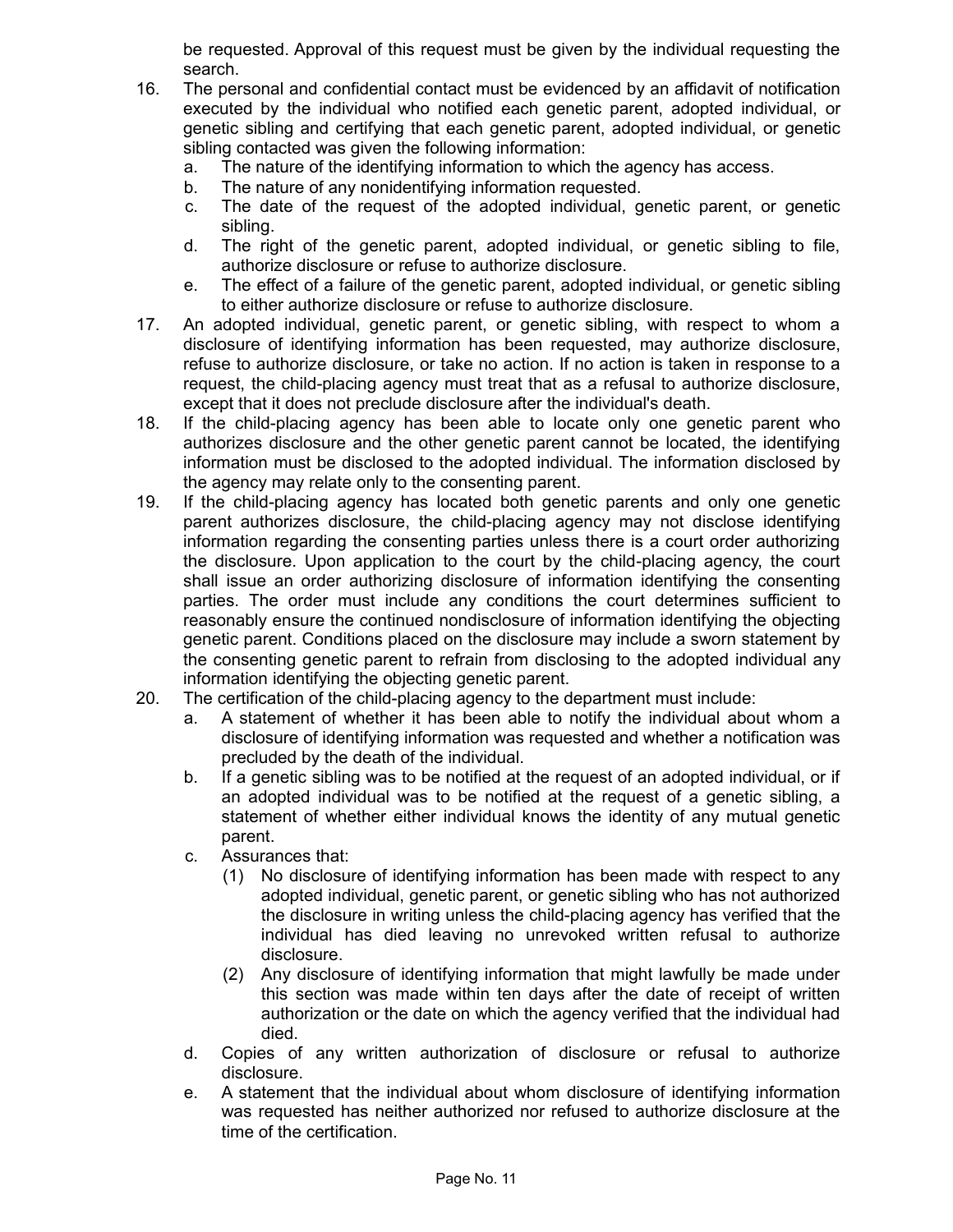- f. The date of each notification.
- g. A copy of each affidavit of notification.
- 21. The child-placing agency, acting on the request of an adopted individual to disclose identifying information about a genetic sibling, or acting on the request of a genetic sibling to disclose identifying information about an adopted individual, must determine if either individual knows the identity of a living mutual genetic parent. If either individual knows the identity of a living mutual genetic parent, no disclosure may be made unless that parent is first notified, in the manner provided for in subsection 13. The identifying information released may only relate to the consenting parties.
- 22. Upon application to the department by an adult adopted individual or the parent or guardian of a minor adopted child, the department may investigate or cause to be investigated facts necessary to determine the adopted individual's eligibility for enrollment as a member of an Indian tribe.
	- a. The department may inquire of any individual or agency, including a licensed child-placing agency in North Dakota, to assist in the investigation.
	- b. All identifying information obtained by the department shall remain confidential.
	- c. The bureau of Indian affairs or an Indian tribe may be provided sufficient information obtained from the investigation to determine the eligibility of the adopted individual for enrollment in an Indian tribe. Before the department's release of information to the bureau of Indian affairs or an Indian tribe, the department shall request written assurance from the bureau of Indian affairs or an Indian tribe that the information provided will remain confidential and will not be furnished to any unauthorized individual or agency.
	- d. The procedure used in contacting the genetic parents of the adopted child must be a personal and confidential contact. Any necessary contact must be made by an employee or agent of a licensed child-placing agency or the department. The information requested of the genetic parents must be limited to that information necessary to make a determination of the adopted individual's eligibility for enrollment in an Indian tribe.
	- e. The department or agency may charge a reasonable fee.
- 23. An individual may not be required to disclose the name or identity of either an adoptive parent or an adopted individual except:
	- a. In accordance with this section;
	- b. As authorized in writing by the adoptive parent or the adopted individual; or
	- c. Upon order of the court entered in a proceeding brought under subsection 24.
- 24. An adopted individual, a genetic parent, a genetic sibling, or a guardian of any of those individuals may petition the district court for an order directing the disclosure of identifying information.
	- a. The petitioner shall state that efforts to secure the requested disclosure have been made under this section or are forbidden under this section, that the petitioner has a significant need for the disclosure, and the nature of that need.
	- b. The petition shall name the department and any child-placing agency that has received a request under subsection 8, 9, 10, 11, 12, or 13 as respondents.
	- c. The respondents must furnish, to the court, for in camera review, copies of such records as the respondents may possess that contain requested identifying information.
	- d. The court may determine if individuals about whom the disclosure of identifying information is requested must be furnished notice of the proceeding and may require that the respondents give notice to those individuals. If those persons participate in the proceeding they must be permitted to do so in a manner, to be determined by the court, which avoids disclosure of identifying information except when disclosure is ordered by the court.
	- e. The court may order disclosure only if the petitioner demonstrates that disclosure will not result in any substantial harm to the individual about whom identifying information is sought. The court may not order the disclosure of identifying information concerning any individual who objects to that disclosure.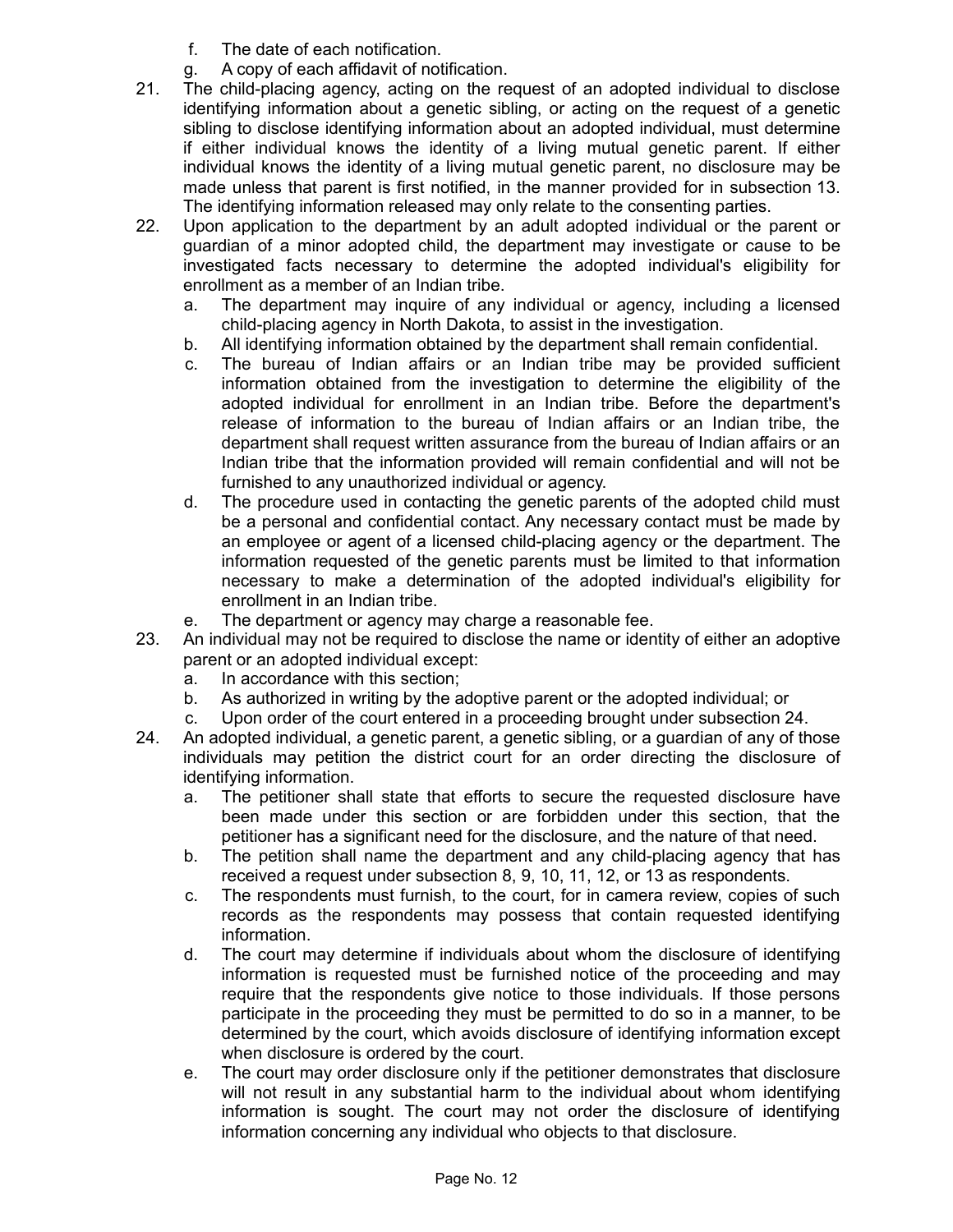- 25. The provisions of this section governing the release of identifying and nonidentifying adoptive information apply to adoptions completed before and after July 1, 1979.
- 26. Any child-placing agency discharging in good faith its responsibilities under this section is immune from any liability, civil or criminal, that otherwise might result.
- 27. The department shall make such reasonable rules as are necessary to carry out the purposes of this section.

### **14-15-17. Recognition or validation of foreign decree affecting adoption.**

- 1. A decree of court terminating the relationship of parent and child or establishing the relationship by adoption issued pursuant to due process of law by a court of any other jurisdiction within or outside of the United States must be recognized in this state and the rights and obligations of the parties as to matters within the jurisdiction of this state must be determined as though the decree were issued by a court of this state.
- 2. a. To obtain a validation of a foreign decree of adoption, the adoptive parent shall provide to the court a petition for validation of foreign adoption, an admission stamp in the adopted individual's passport which indicates that the individual was admitted to the United States with an IH-3 or IR-3 visa, the individual's foreign birth certificate and English translation, the individual's foreign adoption decree and English translation, and a signed affidavit from the agency which states that the foreign adoption is valid and which states the name by which the individual is to be known. The petition for validation of foreign adoption must be signed and verified by the petitioner, filed with the clerk of the court, and state:
	- (1) The date and place of birth of the individual to be adopted, if known;
	- (2) The name to be used for the individual whose foreign adoption decree is being petitioned for validation;
	- (3) The date the petitioner acquired custody or the date of placement of the individual and the name of the foreign country's placing agency;
	- (4) The full name, age, place, and duration of residence of the petitioner; and
	- (5) The marital status of the petitioner, including the date and place of marriage, if married.
	- b. Upon a finding that the requirements of subdivision a have been met, the court shall issue a decree of validation of foreign adoption. The clerk of court shall forward a copy of the decree of validation of foreign adoption to the registrar of vital statistics for the issuance of a birth record in accordance with section 14-15-18.

#### **14-15-18. Application for new birth record.**

Within thirty days after an adoption decree or decree of validation of foreign adoption becomes final, the clerk of the court shall prepare an application for a birth record in the new name of the adopted individual and forward the application to the appropriate vital statistics office of the place, if known, where the adopted individual was born and forward a copy of the decree to the department of this state for statistical purposes. In the case of the adoption of an individual born outside of the United States, the court may make findings, based on evidence from the petitioner and other reliable state or federal sources, on the date and place of birth and parentage of the adopted individual. These findings must be certified by the court and included with the report of adoption filed with the state registrar of vital statistics pursuant to section 23-02.1-17.

#### **14-15-19. Relinquishment and termination of parent and child relationship.**

- 1. The rights of a parent with reference to a child, including parental right to control the child or to withhold consent to an adoption, may be relinquished and the relationship of parent and child terminated in or before an adoption action as provided in this section.
- 2. All rights of a parent with reference to a child, including the right to receive notice of a hearing on a petition for adoption, may be relinquished and the relationship of parent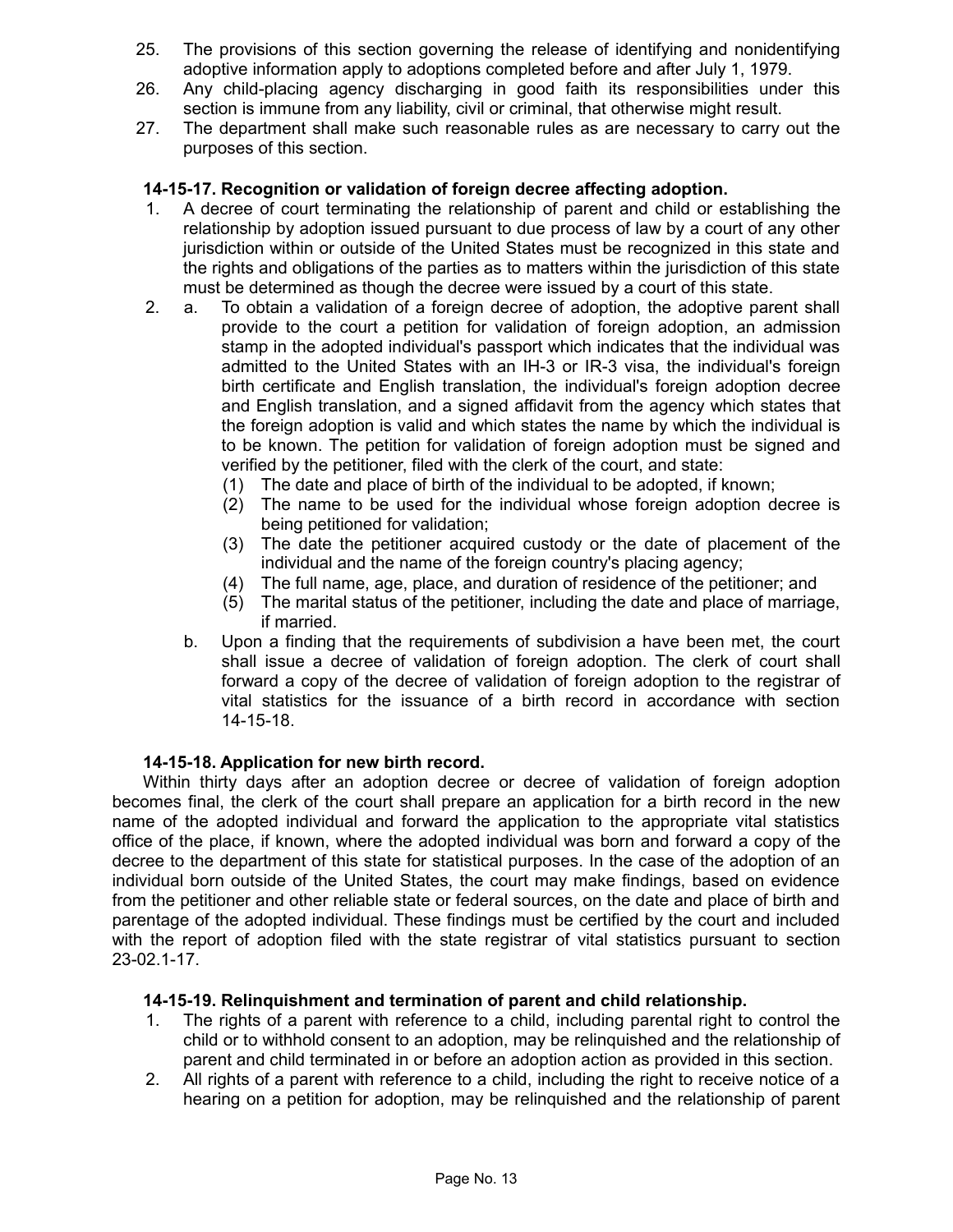and child terminated by a writing, signed by the parent, regardless of the age of the parent:

- a. In the presence of a representative of an agency taking custody of the child, whether the agency is within or outside of the state or in the presence and with the approval of a judge of a court of record within or outside this state in which the minor was present or in which the parent resided at the time it was signed; or
- b. In any other situation if the petitioner has had custody of the minor for two years, but only if notice of the adoption proceeding has been given to the parent and the court finds, after considering the circumstances of the relinquishment and the long-continued custody by the petitioner, that the best interest of the child requires the granting of the adoption.
- 3. In addition to any other action or proceeding provided by law, the relationship of parent and child may be terminated by a court order issued in connection with an adoption action under this chapter on any ground provided by other law for termination of the relationship, and in any event on the ground:
	- a. That the minor has been abandoned by the parent;
	- b. That by reason of the misconduct, faults, or habits of the parent or the repeated and continuous neglect or refusal of the parent, the minor is without proper parental care and control, or subsistence, education, or other care or control necessary for the minor's physical, mental, or emotional health or morals, or, by reason of physical or mental incapacity the parent is unable to provide necessary parental care for the minor, and the court finds that the conditions and causes of the behavior, neglect, or incapacity are irremediable or will not be remedied by the parent, and that by reason thereof the minor is suffering or probably will suffer serious physical, mental, moral, or emotional harm; or
	- c. That in the case of a parent not having custody of a minor, the noncustodial parent's consent is being unreasonably withheld contrary to the best interest of the minor.
- 4. For the purpose of proceeding under this chapter, a decree terminating all rights of a parent with reference to a child or the relationship of parent and child issued by a court of competent jurisdiction in this or any other state dispenses with the consent to adoption proceedings of a parent whose rights or parent and child relationship are terminated by the decree and with any required notice of an adoption action other than as provided in this section.
- 5. A petition for termination of the relationship of parent and child made in connection with an adoption action may be made by:
	- a. Either parent if termination of the relationship is sought with respect to the other parent;
	- b. The petitioner for adoption, the guardian of the individual, the legal custodian of the child, or the individual standing in parental relationship to the child;
	- c. An agency; or
	- d. Any other individual having a legitimate interest in the matter.
- 6. a. If the identity of the father or mother is known and an address for service is also known, or the address can be ascertained with reasonable diligence, the father or mother must be personally served the petition and notice for termination of parental rights in compliance with the North Dakota Rules of Civil Procedure.
	- b. If the identity of the father or mother is unknown but the father's or mother's location is known, and the identity of the father or mother cannot be ascertained with reasonable diligence, notice must be given by publication of the petition at least once a week for three consecutive weeks in the official newspaper of the county in which the unknown father or mother is located.
	- c. If the identity and location of the father or mother are unknown and the location and identity of the father or mother cannot be ascertained with reasonable diligence, notice must be given by publication of the petition at least once a week for three consecutive weeks in the official newspaper of the county in which conception occurred.